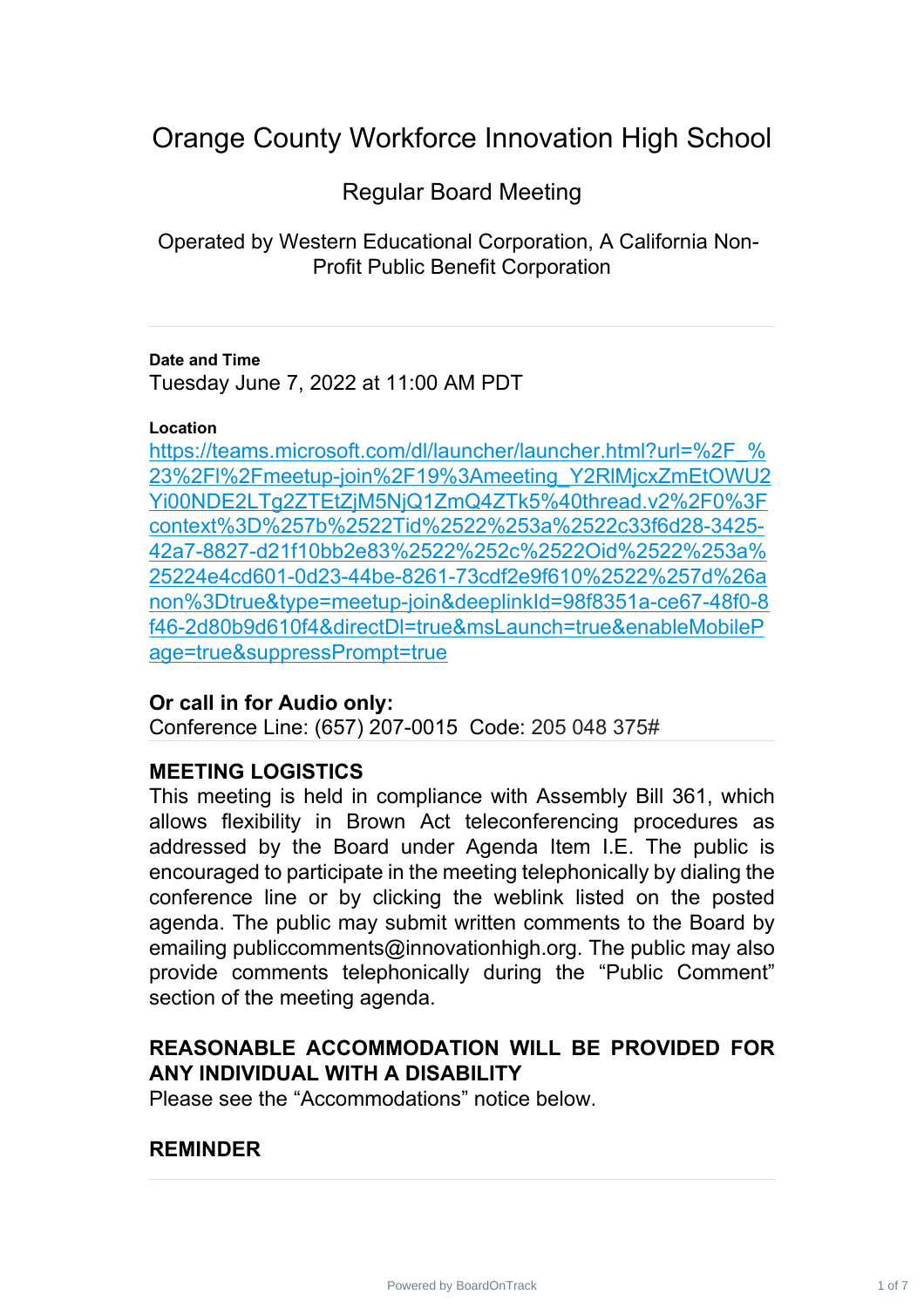As required by state law (SB 126), this meeting will be audio recorded and posted on the charter school's website.

| Agenda                                                                                                                                                                                                        |              | <b>Purpose Presenter</b> | <b>Time</b>        |
|---------------------------------------------------------------------------------------------------------------------------------------------------------------------------------------------------------------|--------------|--------------------------|--------------------|
| I. Opening Items                                                                                                                                                                                              |              |                          | 11:00<br><b>AM</b> |
| <b>Opening Items</b>                                                                                                                                                                                          |              |                          |                    |
| A. Call the Meeting to Order                                                                                                                                                                                  |              | Michael R<br>Adams       |                    |
| <b>B.</b> Roll Call and Establishment of<br>Quorum                                                                                                                                                            |              | Michael R<br>Adams       |                    |
| Members of the Board Roll Call and Establishment of Quorum<br>Michael R. Adams, Board President<br><b>Claudette Beck, Board Secretary</b><br>Frank Lukacsa, Board Member<br>Dr. David Rathgeber, Board Member |              |                          |                    |
| <b>C.</b> Pledge of Allegiance                                                                                                                                                                                |              | Michael R<br>Adams       |                    |
| <b>D.</b> Staff Introductions                                                                                                                                                                                 |              | Michael R<br>Adams       |                    |
| At this time, staff members will be invited to state their names and titles.                                                                                                                                  |              |                          |                    |
| $\blacksquare$                                                                                                                                                                                                | $\mathbf{v}$ |                          |                    |

| <b>E.</b> Adopt Resolution Continuing<br>Board of Directors' Authority to Hold<br><b>Virtual or Teleconference Meetings</b><br><b>Pursuant to Assembly Bill 361</b> | Vote                      | Jeff<br>Martineau  |
|---------------------------------------------------------------------------------------------------------------------------------------------------------------------|---------------------------|--------------------|
| <b>F.</b> Approve Agenda for the June 7,<br>2022, Regular Public Meeting of the<br><b>Board of Directors</b>                                                        | Vote                      | Michael R<br>Adams |
| <b>G.</b> Approve Minutes of the May 12,<br>2022, Regular Public Meeting of the<br><b>Board of Directors</b>                                                        | Approve<br><b>Minutes</b> | Michael R<br>Adams |

### **II. Consent Agenda**

*All items listed under consent agenda are considered by the Board to be routine and consistent with approved policies and practices of the Charter School. The Board will be asked to approve all of the consent*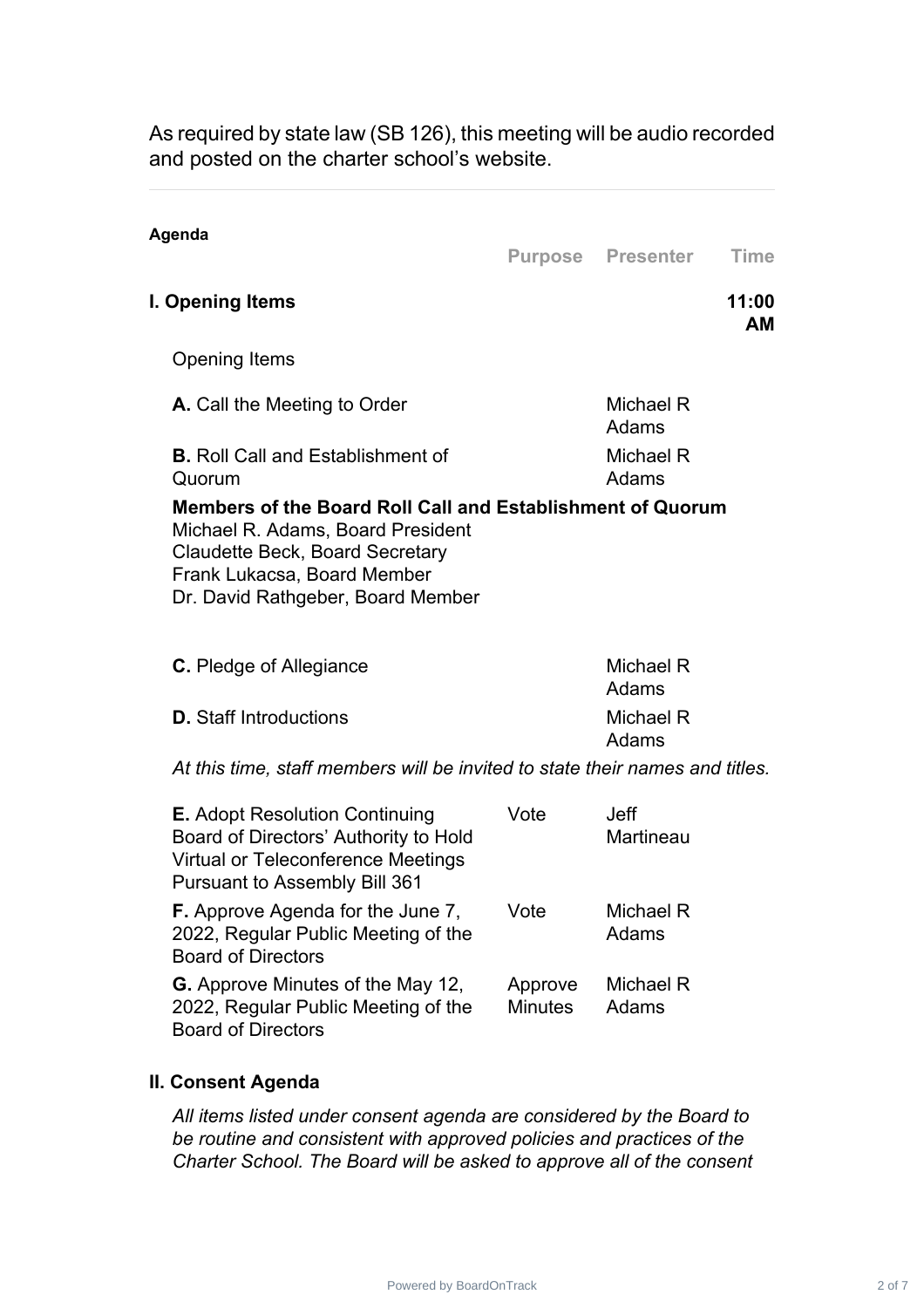#### **Purpose Presenter Time**

*agenda items by a single vote unless requested by a Board member to be discussed and considered for action separately.*

| A. Consent Agenda Items | Vote | Michael R |
|-------------------------|------|-----------|
|                         |      | Adams     |

1. The Board will be asked to accept the Uniform Complaints Report for the 2021-2022 school year: 0 Complaints Received

#### **III. Public Comment**

*At this time, members of the public may address the Board on any item within the subject matter jurisdiction of the Board, whether or not the item is on the agenda, by dialing the teleconference line or by clicking the weblink listed on the posted agenda. The time allotted per presentation will not exceed three (3) minutes, except in the case where a member of the public utilizes a translator, in which case the time allotted will not exceed six (6) minutes. In accordance with the Brown Act, no action may occur at this time, but it is the Board's prerogative to hold a brief discussion, provide information to the public, provide direction to staff, or schedule the matter for a future meeting.*

| <b>A.</b> Public Comment                                                                                                                     | FYI        | Michael R<br>Adams |
|----------------------------------------------------------------------------------------------------------------------------------------------|------------|--------------------|
| <b>IV. School Reports and Information</b>                                                                                                    |            |                    |
| A. Area Superintendent Update                                                                                                                | FYI        | Julie<br>Parra     |
| <b>B.</b> Report on Mathematics<br><b>Placement Results</b>                                                                                  | <b>FYI</b> | Julie<br>Parra     |
| <b>C.</b> LCFF Local Indicators Report for<br><b>School Year 2021-2022</b>                                                                   | <b>FYI</b> | Julie<br>Parra     |
| <b>D.</b> School Survey Report                                                                                                               | <b>FYI</b> | Julie<br>Parra     |
| <b>E.</b> Annual IRS Form 990, Return of<br><b>Organization Exempt From Income</b><br>Tax and the California return for<br>$2020$ , as filed | <b>FYI</b> | Guita<br>Sharifi   |
| <b>F.</b> Finance Update                                                                                                                     | FYI        | Guita<br>Sharifi   |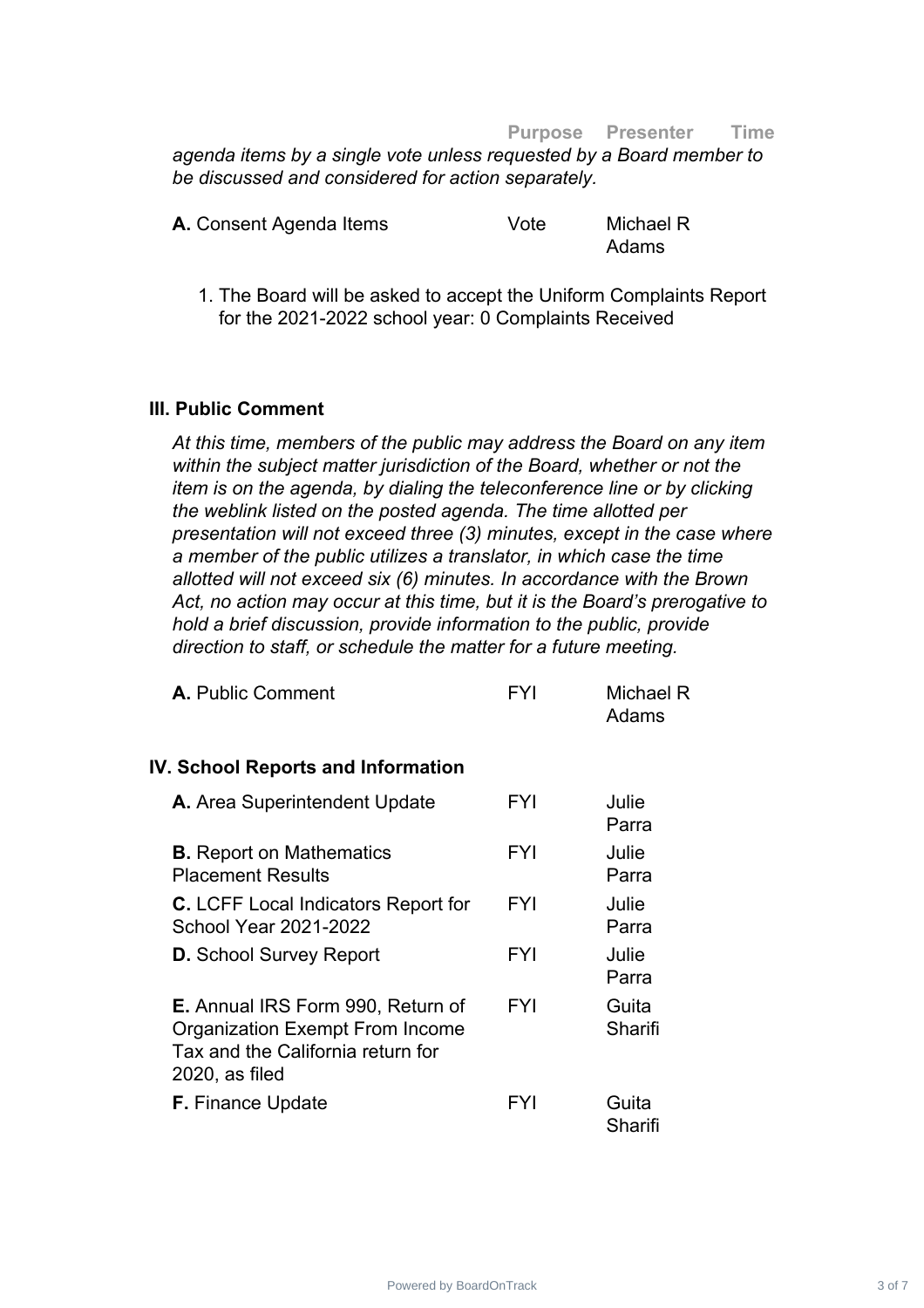| <b>G.</b> Area Superintendent Performance<br>Review (Evaluation Tool for school<br>year 2022-2023), First Read                                                                                                                                                                  | <b>Purpose</b><br><b>FYI</b> | <b>Presenter</b><br><b>Jeff</b><br>Martineau | Time |
|---------------------------------------------------------------------------------------------------------------------------------------------------------------------------------------------------------------------------------------------------------------------------------|------------------------------|----------------------------------------------|------|
| V. Public Hearing                                                                                                                                                                                                                                                               |                              |                                              |      |
| A. Open Public Hearing                                                                                                                                                                                                                                                          | Vote                         | Michael R<br>Adams                           |      |
| <b>B.</b> The Board will hold a public<br>hearing to solicit the<br>recommendations and comments of<br>members of the public regarding the<br><b>Budget Overview for Parents and the</b><br><b>Local Control Accountability Plan</b><br>(LCAP) for the 2022-2023 school<br>year | <b>Discuss</b>               | Julie<br>Parra                               |      |
| <b>C.</b> Close Public Hearing                                                                                                                                                                                                                                                  | Vote                         | Michael R<br>Adams                           |      |
| <b>VI. Action Items</b>                                                                                                                                                                                                                                                         |                              |                                              |      |
| A. The Board will be asked to<br>approve Claudette Beck to serve on<br>the Board of Directors for the term<br>July 1, 2022 through June 30, 2023                                                                                                                                | Vote                         | Michael R<br>Adams                           |      |
| <b>B.</b> The Board will be asked to<br>approve Frank Lukacsa to serve on<br>the Board of Directors for the term<br>July 1, 2022 through June 30, 2023                                                                                                                          | Vote                         | Michael R<br>Adams                           |      |
| C. The Board will be asked to<br>approve Dr. David Rathgeber to<br>serve on the Board of Directors for<br>the term July 1, 2022 through June<br>30, 2023                                                                                                                        | Vote                         | Michael R<br>Adams                           |      |
| <b>D.</b> The Board will be asked to<br>approve Michael R. Adams to serve<br>on the Board of Directors for the term<br>July 1, 2022 through June 30, 2023                                                                                                                       | Vote                         | Claudette<br><b>Beck</b>                     |      |
| <b>E.</b> The Board will be asked to<br>approve the amended Conflict of<br><b>Interest Code</b>                                                                                                                                                                                 | Vote                         | <b>Jeff</b><br>Martineau                     |      |
| <b>F.</b> The Board will be asked to re-<br>authorize the Corporate Officers and<br>Senior Administration to make all<br>reasonable and necessary business                                                                                                                      | Vote                         | Michael R<br>Adams                           |      |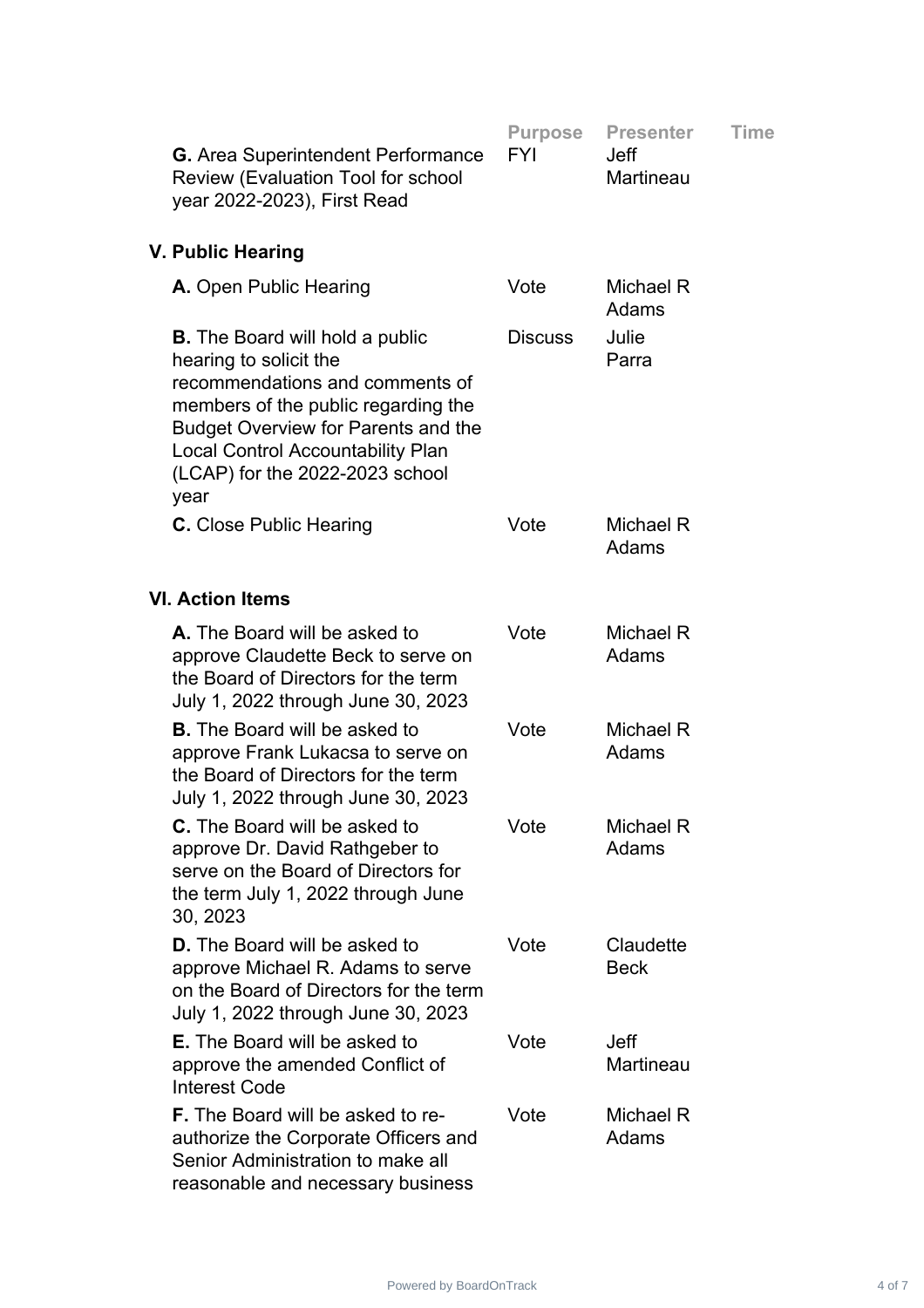| arrangements, and enter into all<br>reasonable and necessary<br>transactions, including but not limited<br>to, contracts with vendors,<br>employees, consultants and others                                                 |      |                    |
|-----------------------------------------------------------------------------------------------------------------------------------------------------------------------------------------------------------------------------|------|--------------------|
| <b>G.</b> The Board will be asked to re-<br>authorize the Corporate Officers to<br>award discretionary incentives to<br>employees at various sundry times                                                                   | Vote | Michael R<br>Adams |
| <b>H.</b> The Board will be asked to<br>approve the Local Control Funding<br>Formula (LCFF) for school year<br>2022-2023, which drives the primary<br>source of funding for the charter<br>school                           | Vote | Guita<br>Sharifi   |
| <b>I.</b> The Board will be asked to approve<br>the Education Protection Account<br>(EPA) spending determinations                                                                                                           | Vote | Guita<br>Sharifi   |
| <b>J.</b> The Board will be asked to<br>approve the Budget for the 2022-<br>2023 fiscal year                                                                                                                                | Vote | Guita<br>Sharifi   |
| <b>K.</b> The Board will be asked to<br>approve the Budget Overview for<br><b>Parents and the Local Control</b><br>Accountability Plan (LCAP) for the<br>2022-2023 school year                                              | Vote | Julie<br>Parra     |
| <b>L.</b> The Board will be asked to<br>approve the school's Title I federal<br>addendum for Schoolwide Program<br>for the 2022-2023 fiscal year                                                                            | Vote | Julie<br>Parra     |
| M. The Board will be asked to<br>approve the Consolidated<br>Application process and submission<br>for all reports required for the 2022-<br>2023 school year                                                               | Vote | Julie<br>Parra     |
| <b>N.</b> The Board will be asked to renew<br>a Revolving Line of Credit (RLOC)<br>from Hanmi Bank for the 2022-2023<br>school year, as needed, to maintain<br>adequate cash flow pursuant to the<br><b>RLOC</b> provisions | Vote | Guita<br>Sharifi   |
| <b>O.</b> The Board will be asked to<br>approve obtaining a loan from LLAC<br>during the 2022-2023 fiscal year, as                                                                                                          | Vote | Guita<br>Sharifi   |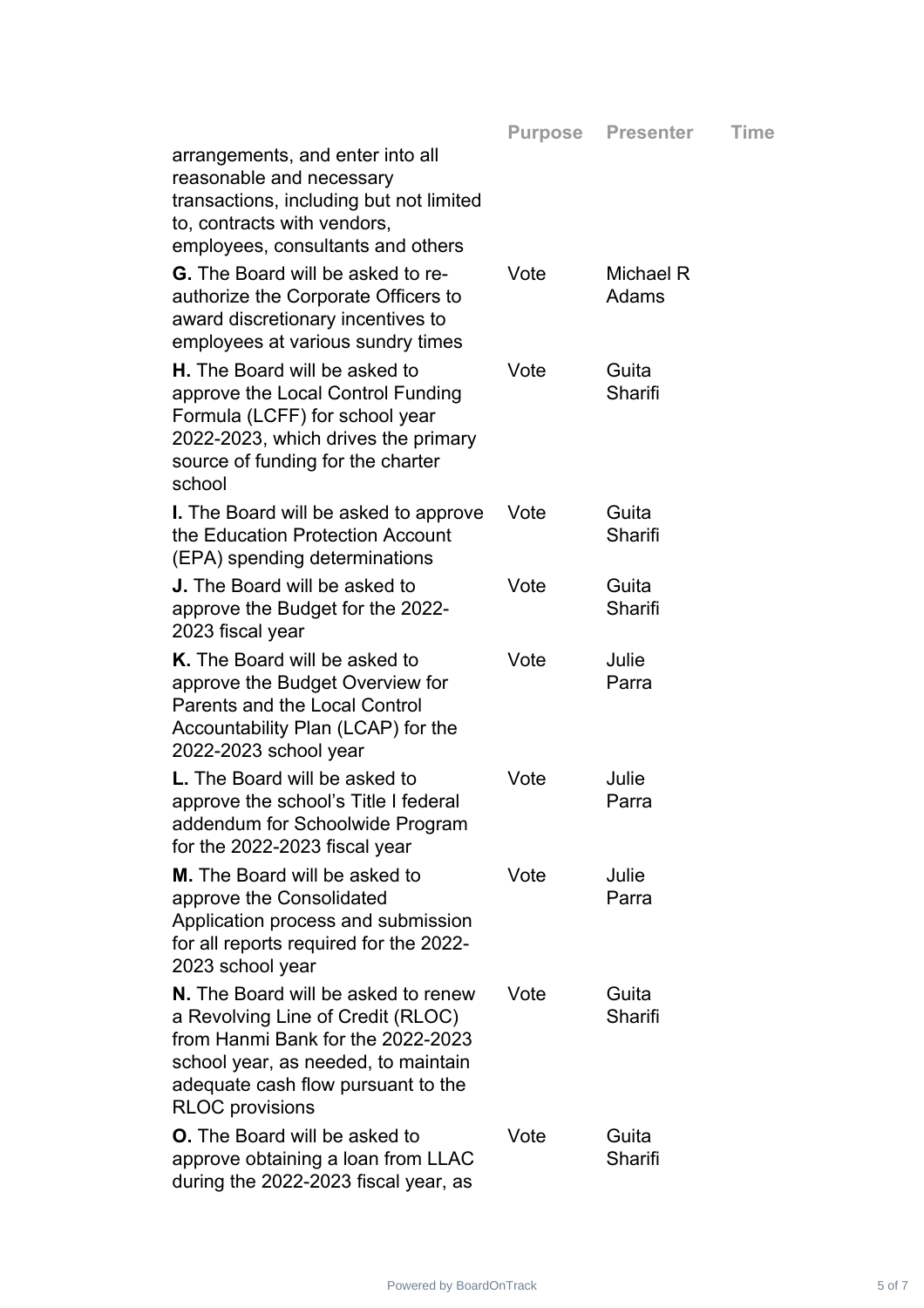Adams

needed to maintain adequate cash flow, pursuant to promissory note provisions with applicable interest

## **VII. Additional Corporate Officers and Board Members' Observations and Comments**

| <b>A.</b> Observations and Comments | <b>FYI</b> | Michael R |
|-------------------------------------|------------|-----------|
|                                     |            | Adams     |

### **VIII. Closed Session**

|                          | A. Adjourn open public Board<br>meeting to go into closed session                        | Vote       | Michael R<br>Adams |  |  |
|--------------------------|------------------------------------------------------------------------------------------|------------|--------------------|--|--|
|                          | PUBLIC EMPLOYEE DISCIPLINE/DISMISSAL/RELEASE<br>(Government Code section 54957(b).)      |            |                    |  |  |
|                          | <b>B.</b> Adjourn closed session and<br>reconvene to open public Board<br>meeting        | Vote       | Michael R<br>Adams |  |  |
|                          | <b>C.</b> Report of action taken or<br>recommendations made in closed<br>session, if any | <b>FYI</b> | Michael R<br>Adams |  |  |
| <b>IX. Closing Items</b> |                                                                                          |            |                    |  |  |
|                          | A. Next Regular Board Meeting<br>Date: July 20, 2022, 12:00pm                            | FYI        | Michael R<br>Adams |  |  |
|                          | <b>B.</b> Adjourn Meeting                                                                | Vote       | Michael R          |  |  |

**Accommodations.** All meetings of the Board of Directors are held in compliance with the Americans with Disabilities Act of 1990. Requests for disability-related modifications or accommodations, or translation services, in order to enable all individuals to participate in the Charter School's open and public meetings shall be made by contacting Soliman Villapando at (661) 272-1225 at least twenty four (24) hours before the scheduled meeting.

**Non-Discrimination.** The Charter School prohibits discrimination, harassment, intimidation, and bullying based on the actual or perceived characteristics of disability, gender, gender identity, gender expression, nationality, national origin, ancestry, race or ethnicity, color, religion, sex, sexual orientation, immigration status, potential or actual parental, family or marital status, age, or